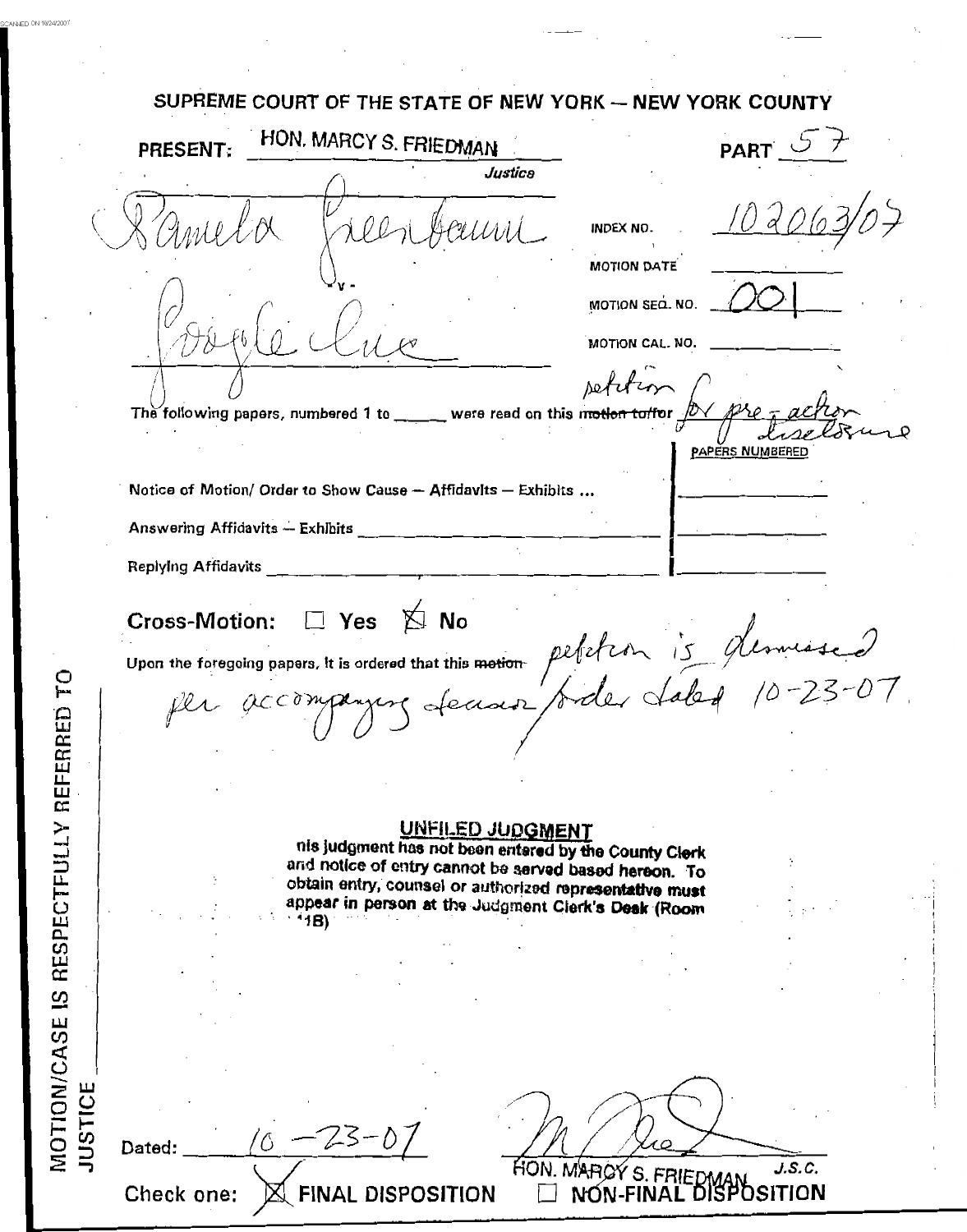## SUPREME COURT OF THE STATE OF NEW YORK COUNTY OF NEW YORK PART 57

## PRESENT: Hon. Marcy S. Friedman, JSC

 $-x$ 

In the Matter of the Application Pursuant to CPLR  $3102$  of PAMELA GREENBAUM,

Index No.: 102063/07

**DECISION/ORDER** 

- against -

GOOGLE, INC. d/b/a BLOGGER and BLOGSPOT.COM,

Respondent.

Petitioner.

 $\overline{\phantom{a}}$  x

This is a proceeding for pre-action discovery brought by petitioner Pamela Greenbaum against respondent Google, Inc. ("Google"), pursuant to CPLR 3102(c). Google is an internet service provider that maintains an internet website known as Blogger and Blogspot.com for the hosting of internet blogs. Petitioner, an elected member of the school board of Lawrence, Long Island, alleges that she was defamed by comments made by an anonymous operator on Google's website of a blog known as "Orthomom" and by anonymous commentators who posted statements on the Orthomom blog. Petitioner seeks disclosure from Google of data identifying Orthomom and the anonymous commentators. On the initial appearance date, the parties entered into a stipulation in which Google agreed to produce the requested information "unless a third party appears and objects to such production and unless otherwise ordered by the Court." The stipulation further provided for Google to provide a copy of the order to the person operating the blog known as Orthomom. On its own motion, the court issued an order notifying the operator of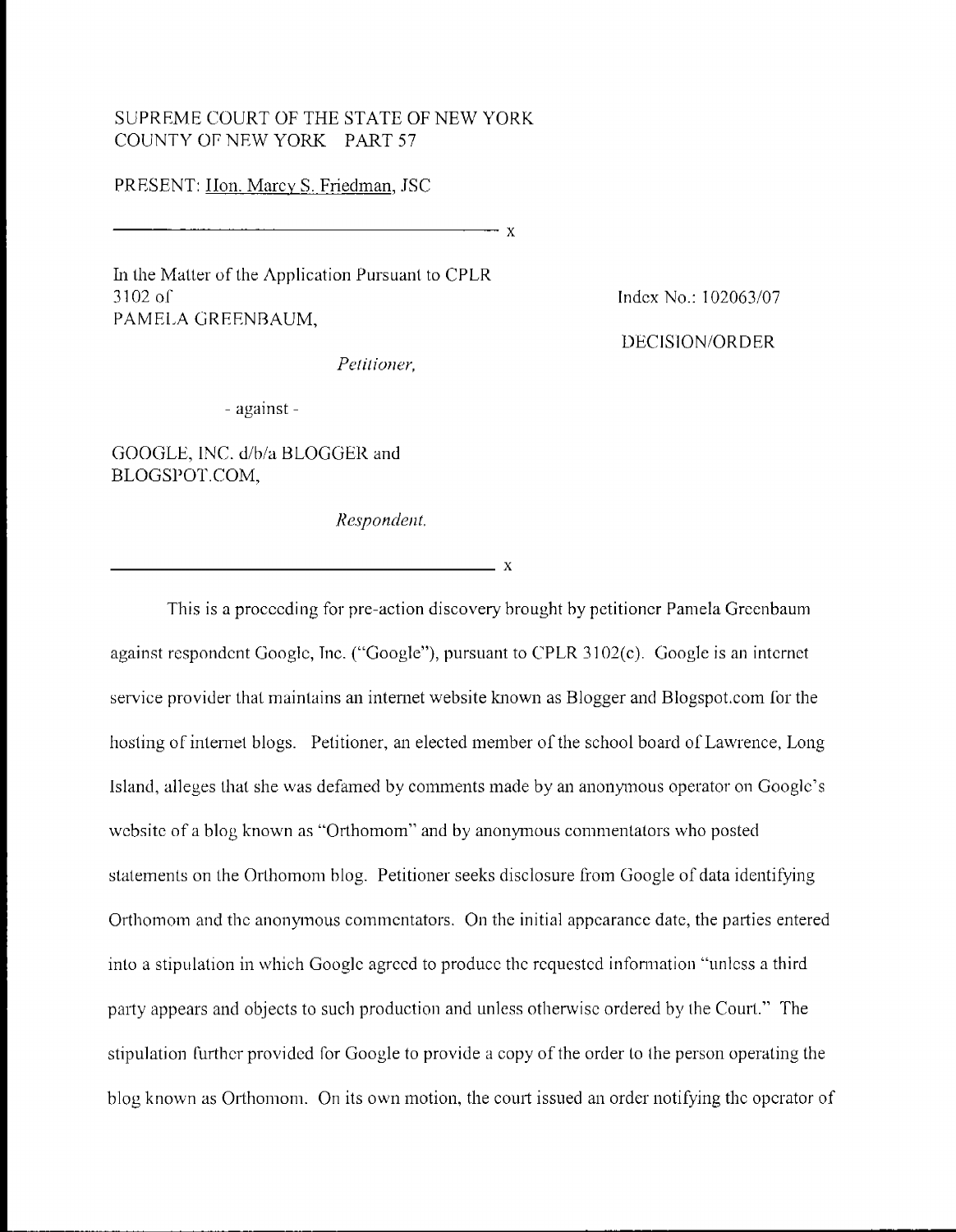the blog that failure to appear on the scheduled adjourned date "may result in relief against him/her by default," and directing service of the order to the operator of the blog by regular and certified mail or by email. On the adjourned date, Orthomom appeared anonymously by pro bono counsel, and moved for leave to intervenc. By order on the record on April 19, 2007, the court granted Orthomom's motion, subject to disclosure to the court of Orthomom's identity by production for in camera review of the retainer agreement between Orthomom and her counsel. That condition was complied with.

Google confirmed at the oral argument of the motion to intervene that because many people seek information from Google, "Google leaves il to those people to come in and protect their own interests. However, Google always requests that they be given notice  $* * *$  so they can appear." (Apr. 19, 2007 Transcript at 9.) It is thus clear that Google does not represent the interests of people who anonymously operate blogs or anonymously make comments on blogs maintained on Google's website. As discussed more fully below, these bloggers' interests in speaking anonymously implicate the First Amendment. (See McIntyre v Ohio Elections Commn., 514 US 334 [1995].) Intervention was therefore warranted.<sup>1</sup> (See CPLR 1002.)

The appellate courts of this State have not articulated the standards that should govern applications for the disclosure of the identities of anonymous internet speakers. Courts elsewhere have repeatedly recognized that the First Amendment protects the right to participate in online forums anonymously or under a pseudonym, and that anonymous speech can foster the

<sup>&</sup>lt;sup>1</sup>The anonymous commentators have not sought leave to intervene. Orthomom has represented that she voluntarily posted notice of the adjourned date on the blog, thus giving the commentators notice. The preferable procedure would have been for Google to have requested, and the court to have ordered, that notice of the proceeding be given not only to Orthomom but also to the anonymous commentators by cmail to Orthomom as well as posting on the Orthomom blog.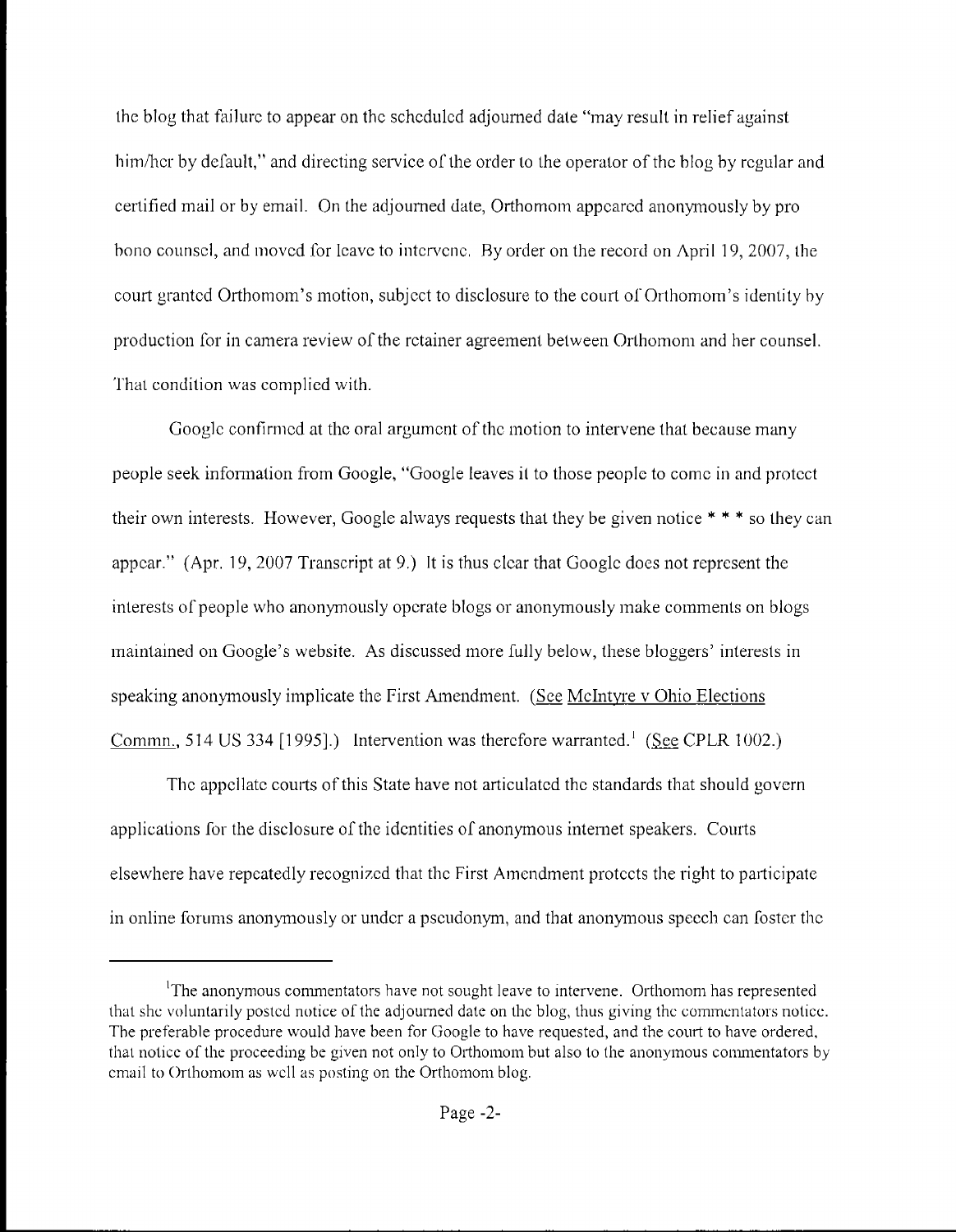free and diverse exchange of ideas. (See e.g. Sony Music Entertainment Inc. v Does, 326 F Supp 2d 556 [US Dist Ct, SD NY 2004]; Best Western Intl., Inc. v Doc, 2006 US Dist Lexis 56014 [US Dist Ct, Ariz 2006].) The cases also recognize, however, that the right of anonymous speech is not absolute and cannot shield tortious acts such as defamation. In determining applications for the disclosure of the identities of anonymous internet speakers, the courts therefore perform a balancing test between the interest of the plaintiff in seeking redress for gricvances (in the case of defamation, protection of the plaintiff's reputation) and the First Amendment interest of the speaker in anonymity. (Scc *c.g. Columbia Ins. Co. v [Seescandy.com,](http://Seescandy.com) 185 FRD 573, 578 [ND* Cal 1999]), Dcndritc Intl., hic. v Doc, 342 NJ Super 134 **[App** Div 20011 ["Dcndritc"]; Matter ol Baxler, 2001 IJS Disl Lexis 26001 [WD La ZOOI].)

Intervenor urges that this court follow Dendrite in deciding Greenbaum's disclosurerequest. Dendrite requires that the anonymous internet speakers be given notice of the application for discovery of their identities and an opportunity to be heard in opposition, and that the plaintiff specify the particular statements that are alleged to be defamatory. (342 NJ Super at 141). The court agrees with these requirements and has followed them here. Dendrite also conditions disclosure of the speakers' identities on an evidentiary showing of the merits of the plaintiff's proposed defamation cause of action.<sup>2</sup> While Dendrite is persuasive authority, the

<sup>&</sup>lt;sup>2</sup>Under Dendrite, the court must not only review the proposed claims under a motion to dismiss standard to determine whether the plaintiff has a prima facic cause of action, but must also require the plaintiff to produce evidence sufficient to make a prima facie showing in support of each of the elements of the cause of action.  $(342 \text{ NJ Super at } 141.)$  If the court concludes that the plaintiff has a prima facie cause of action, the court must then "balance the defendant's First Amendment right of anonymous free spccch against the strcnglh of the prima facie case presented and the necessity for the disclosure of the anonymous defendant's identity." (Id. at 142.) Accord Best Western Intl., Inc. v Doe, 2006 US Dist Lexis 56014, supra [applying summary judgment standard].) Other cases apply a lesser standard but require a showing of the merits of the proposed cause of action before ordering disclosure of the identity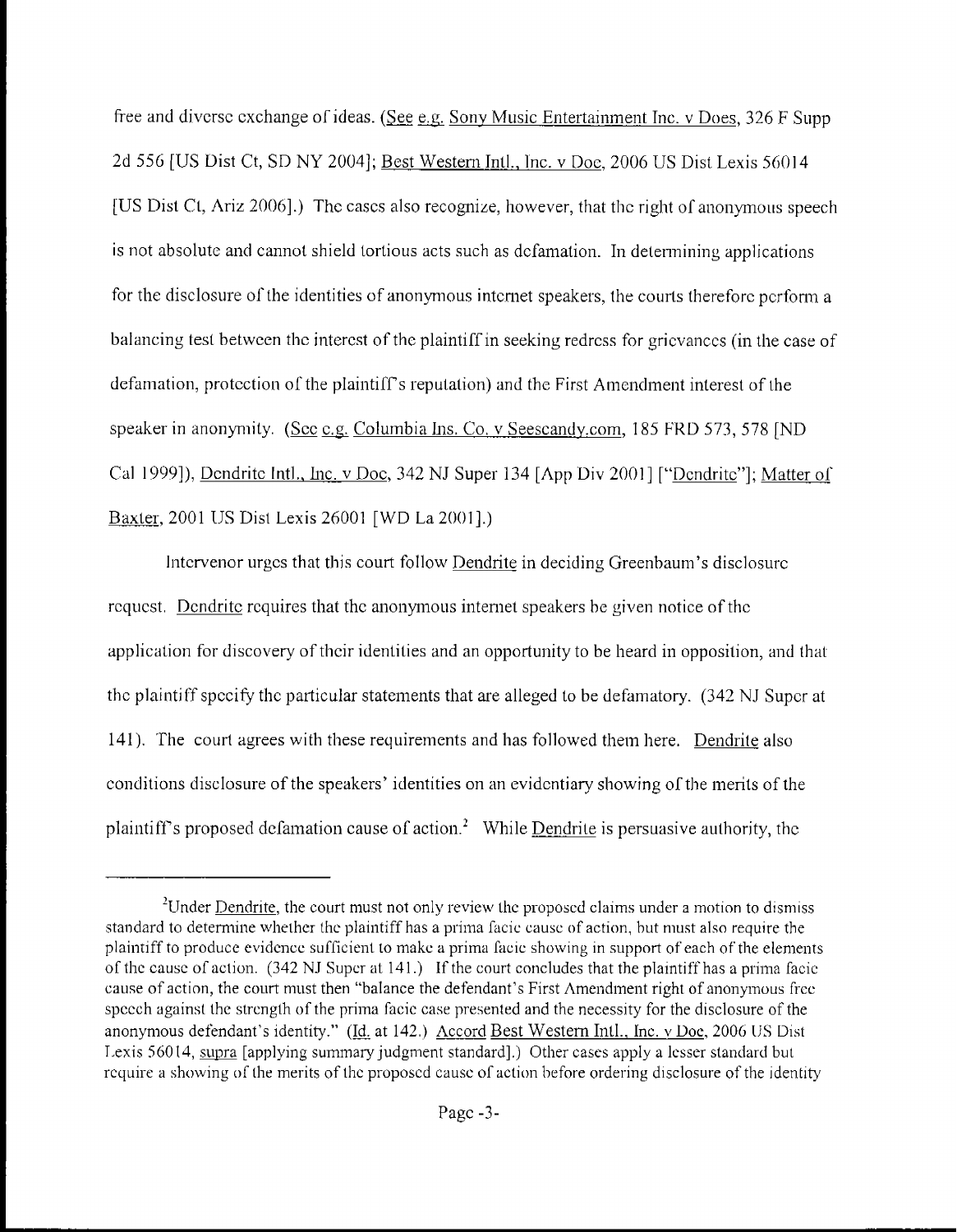court need not reach thc issuc of thc quantum of proof that should be required on the merits because, here, the statements on which petitioner secks to base her defamation claim are plainly inactionable as a matter of law.

Under the well settled law of New York, even where constitutional intcrests arc not at stake, the proponent of pre-action disclosure must demonstrate that it has a meritorious cause of action. CPLR  $3102(c)$  authorizes disclosure before an action is commenced "to aid in bringing an action \* \* \* but only by court ordcr." Such **disclosure** may be appropriate to identify potential defendants. (Holzman v Manhattan Bronx Surface Tr. Operating Auth., 271 AD2d 346, 347 11'' Dept 20001.) However, "disclosure in advance of service of a summons and complaint is available only where there is a demonstration that the party bringing such a petition has a meritorious cause of action and that the information being sought is material and necessary lo the actionable wrong." (Liberty Imports, lnc. v Bourguet, 146 AD2d 535, 536 [1<sup>st</sup> Dept 1989]; Matter of Stewart v New York City Tr. Auth., 112 AD2d 939 [1<sup>st</sup> Dept 1985].)

The Orthomom blog "is devoted to issues within both the Five Towns community on Long Island and the larger community of Orthodox Jewry.  $* * *$  The blog's main author is Orthomom, who identifies herself as an Orthodox Jewish parent of school-age children in the Five Towns." (Intervenor Memo. In Opp. at 3.) Orthomom posts the main articles and others may post comments in their own names or anonymously, at their option. This case involves statements on the blog concerning Pamela Greenbaum, an elected member of the school board of

of an anonymous internet speaker. (See Sony, 326 F Supp 2d at 565 ["concrete showing of a prima facie claim"]; Columbia Ins., 15 FRD at 579 [motion to dismiss standard]; Baxter, 2001 US Dist Lexis 26001 \* 38 ["a reasonable probability or a reasonable possibility of recovery" on the claim].)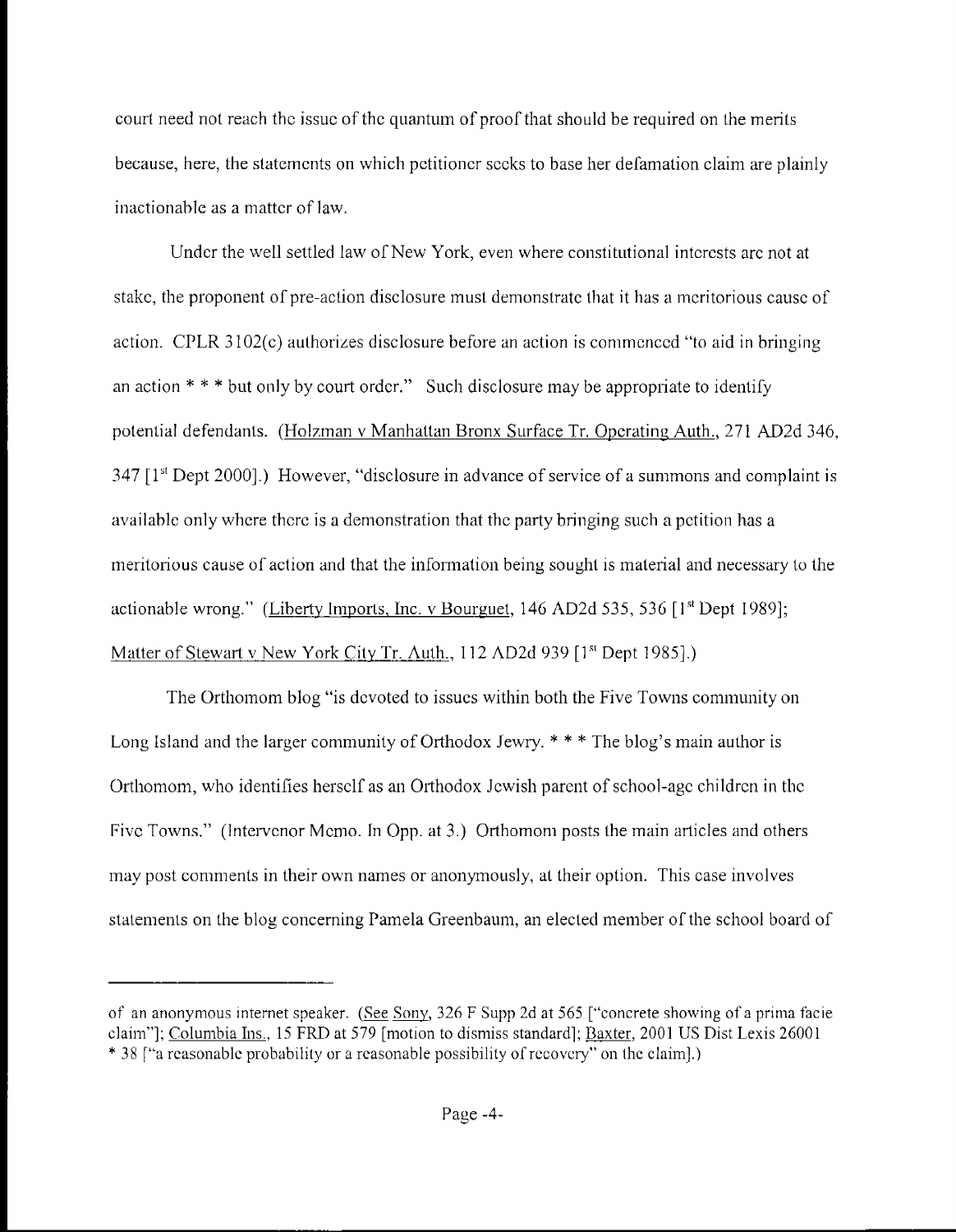the Lawrence, Long Island public schools, who has opposed the use of public school funds for educational programs for private school children within the district. In the January 11, 2007 article which is the basis for Greenbaum's defamation claim, Orthomom criticized Greenbaum's position that public school teachers may teach non-public school students only if they are not being paid with public funds. Orthomom concluded with the following statement that petitioner claims is actionable: "Way [for Greenbaum] to make it clear that you have no interest in helping the private school community." Various anonymous commentators responded with the following statements which petitioner claims arc also actionable: "Pam Greenbaum is a bigot and really should not be on the board," and "Greenbaum is smarter than she seems. Unfortunately, there is a significant group of voters who can't get enough of her bigotry."

In her petition for pre-action disclosure, Greenbaum, who identifies herself as Jewish, contends that Orthomom made defamatory statements that Greenbaum is "a 'bigot' and an 'antisemite' for my positions advocating against the use of public school district funds for private school interests." (Petition,  $\P(6)$ ) Greenbaum's petition alleges that "'Orthomom' wrote that my concern [about the legality of using school district fiinds for private school sludents] rcvcalcd an anti-semitic agenda, given that over fifty percent of our district's students attend private school, and the vast majority of those attend Yeshivas." (Id.,  $\P$  7.) However, as subsequently clarified by Greenbaum's papers in this proceeding, the specific statements that petitioncr- claims are defamatory arc those quoted above. (Feder Aff. In Opp., 137.) In fact, none of Orthomom's own statements uses the words bigot or anti-semite to characterize Greenbaum's position. The anonymous commentators' statements use the word bigot not anti-semite.

It is for the court in the first instance to resolve the legal question of whether particular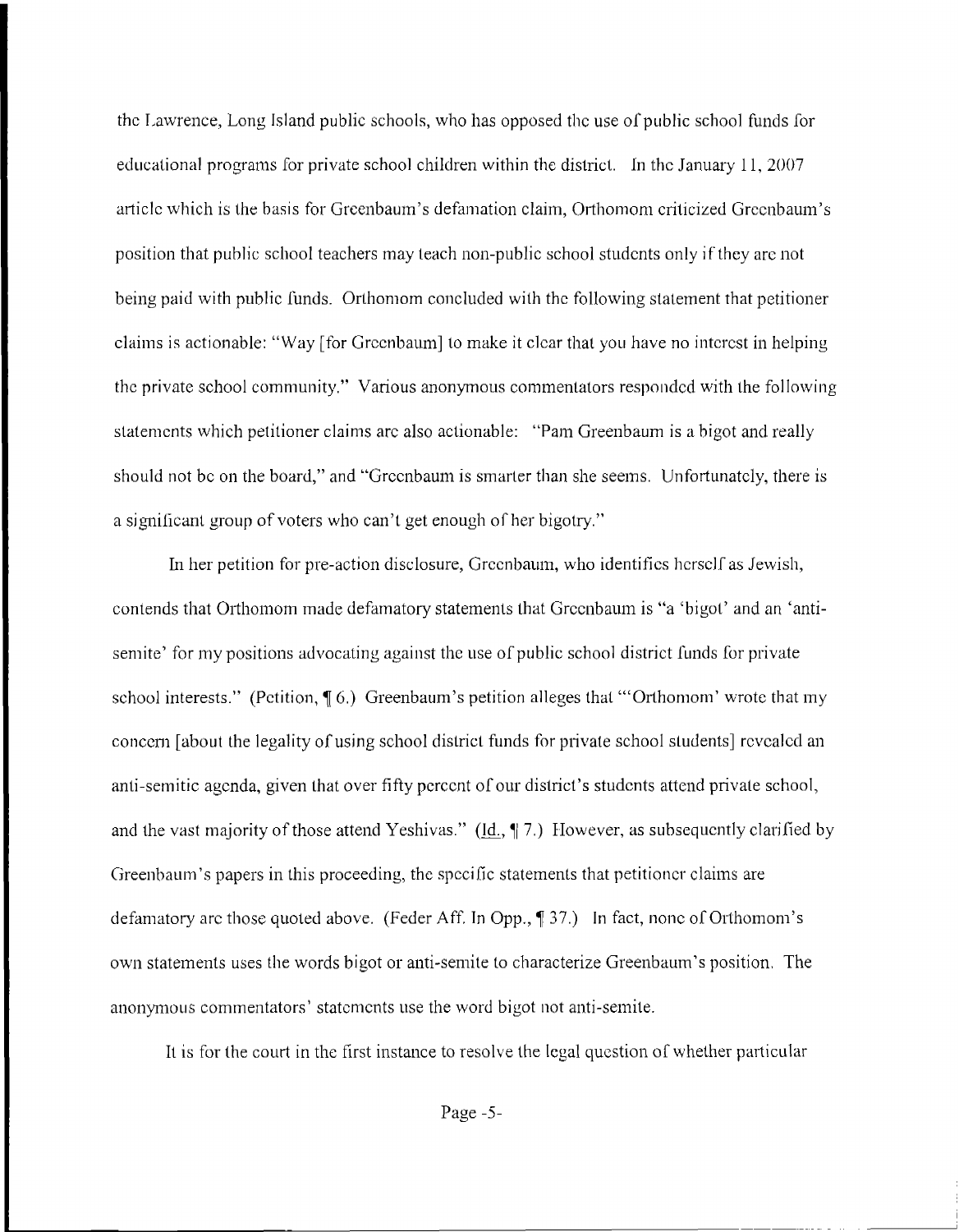words arc defamatory. (Golub v Enquircr/Star Group, Inc., 89 NY2d 1074 [1997]; Aronson v Wiersma, 65 NY2d 592 [1985].) The court finds that Orthomom's own statements comment on a matter of interest to her religious community and the public generally. Examining "the content of the whole communication as well as its tone and its apparent purpose" (see Steinhilber v Alphonse, 68 NY2d 283, 293 [1986]), as the court must do, the court further finds that Orthomom's statements are not reasonably susceptible of a defamatory connotation. Greenbaum's defamation claim against Orthomom reduces to the insupportable assertion that Orthomom implied that Greenbaum is an anti-semite merely because Orthomom disagreed with Greenbaum's position on the use of public funding for a program that could have affected the Orthodox Jewish community.

Significantly, also, Orthomom's statements, as well as those of the anonymous commentators, are protected opinion. Whether a statement expresses fact or opinion is a question of law for the court, to "be answered on the basis of what the average person hearing or reading the communication would take it to mean." ( $\underline{Id}$  at 290.) "[I]n determining whether a particular communication is actionable, [the courts] continue to recognize and utilize the important distinction between a statement of opinion that implies a basis in facts which are not disclosed to the reader or listener, and a statement of opinion that is accompanied by a recitation of the facts on which it is based." (Gross v New York Times Co., 82 NY2d 146, 153 [1993].) The latter ordinarily arc not actionable because "a proffered hypothesis that is offered after a full recitation of the facts on which it is based is readily understood by the audience as conjecture." (Id. at 154.)

The statements of both Orthomom and the anonymous commentators are based on the single disclosed fact, the truth of which Greenbaum does not contest, that Greenbaum opposes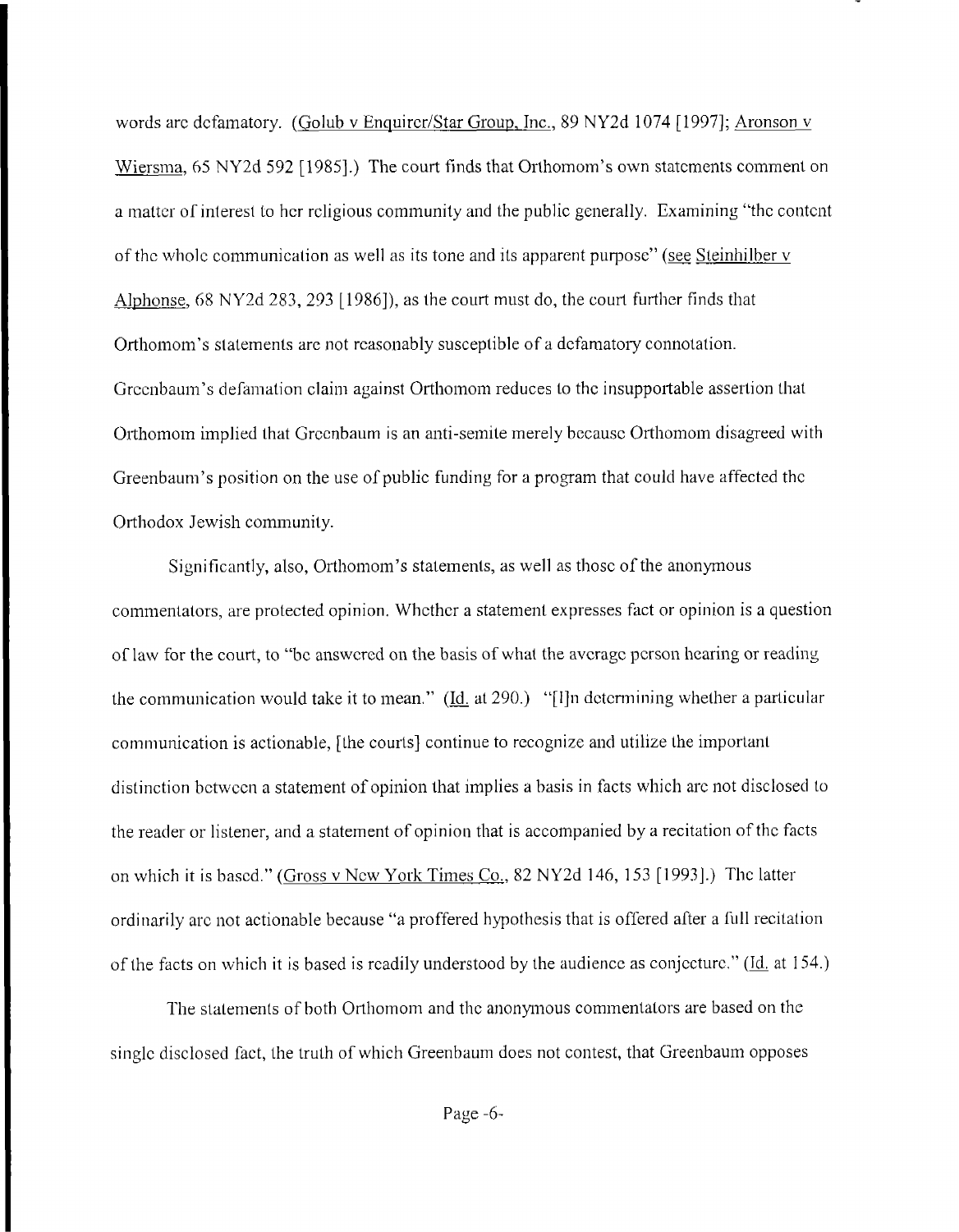the use of public school funds for programs for Yeshiva students and others who reccive their full-time education at private schools. As such, the statements are readily identifiable as protected opinion. (Scc e.g. Immuno A.G. v Moor-Jankowski, 77 NY2d 235 [1991], cert denied *500* US 954.)'

Nor does petitioner state an actionable claim for defamation based on articles posted by Orthomom on the blog subsequent to the January 11, 2007 article which precipitated this proceeding. These postings charge Greenbaum with falsely alleging in the instant action that Orthomom callcd her a bigot and an anti-scmitc. *(See* Feder Aff. **In** Opp., *7* 37.) In a posting on February 16, 2007, Orthomom states she never called Greenbaum these names and points out that Greenbaum "might be referring to something that a commenter on my site said." In a posting on February 18, Orthomom quotes the allegations of the instant petition that Orthomom slandered Greenbaum by calling her a bigot and anti-semite, notes that the allegations were made in a "sworn affidavit," and charactcrizes the allegations as a "flat-out lie." In a statement that Greenbaum claims is also defamatory, Orthomom concludes: "How in the world docs an elected official who expects to command the respect of her constituents put these falsehoods and blatant fabrications in a legal document, where disproving them in a court of law will bc about as easy as it was here in this post? Is this the type of school board member we expect to present as a representative and rolc modcl to our students? Someone who would not hesitate to perpetuate falsehoods in a legal setting?" (Id.)

 $<sup>3</sup>$ In vicw of this holding, the court need not reach the issue of whether, if the commentator's</sup> statements were actionable, Orthomom could be held liable as the publisher. The applicability of the Communications Decency Act (47 USC  $\S$  230[c][1]) to the operator of a blog has not been adequately briefed on this record.